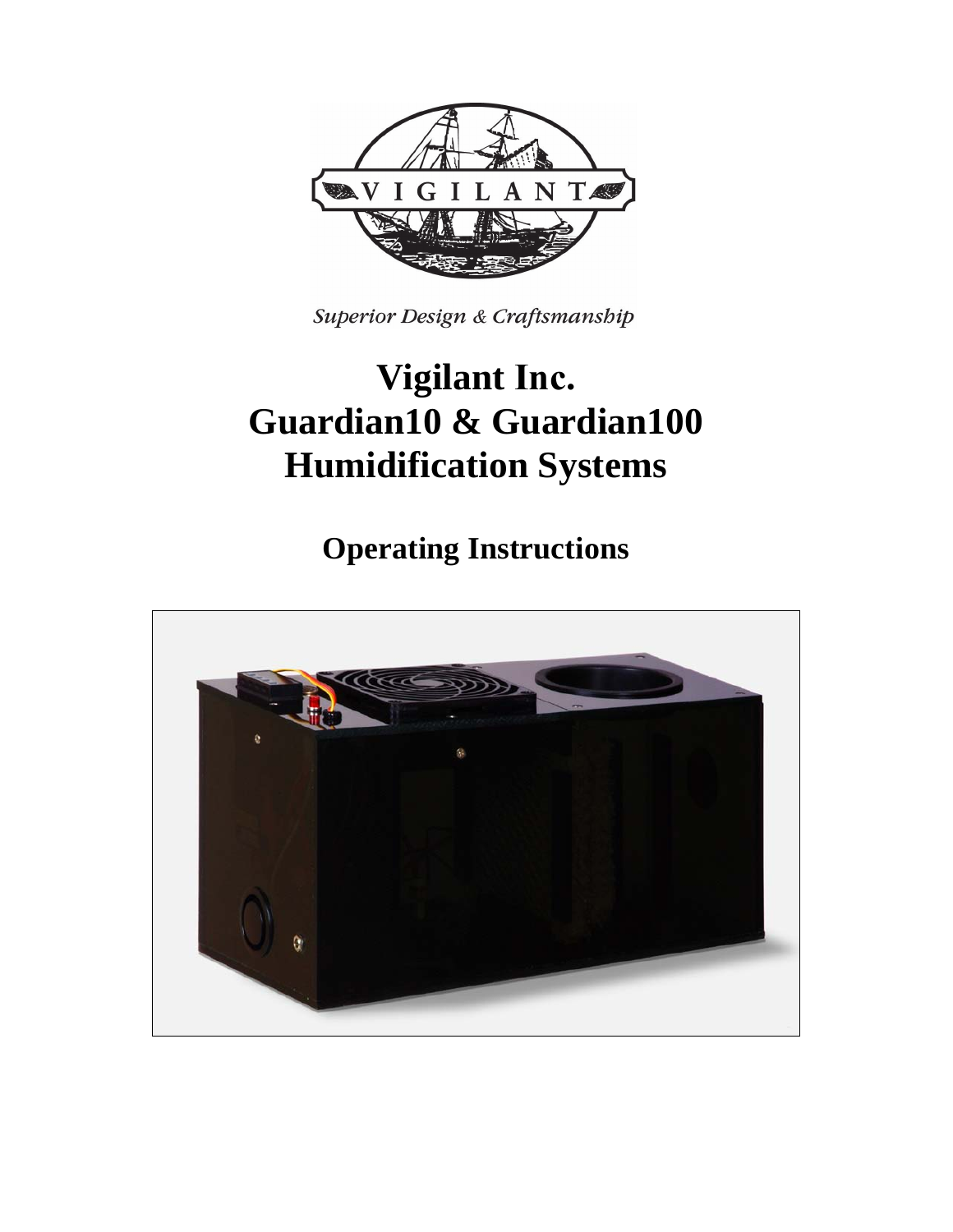

Superior Design & Craftsmanship

# **Guardian10 & Guardian100 Humidification Systems Operating Instructions**

Congratulations! You have purchased the finest Cigar Humidification System ever created for the preservation of premium cigars. The Guardian Humidification System has been designed to provide your premium cigars with the optimal storage environment. The Guardian microprocessor constantly monitors the humidity level of your cabinet interior and will maintain the relative humidity to within 2% of your desired setting.

Should you have any questions regarding the installation or operation of Vigilant's Guardian Humidification System, please call us toll-free at 888-812-4427. We will be happy to assist you.

#### *Please read this entire manual before operating your Guardian Humidification System. By following these instructions, you will guarantee the proper conditions for your precious collection of fine cigars.*

# **Parts**

- Humidifier System Unit enclosing Sensor with attached Wire and Control Module with Reservoir
- Zip Ties (2)
- $\blacksquare$  Wire Anchor (5)
- 24 Volt Wall Adapter
- Wicking Filter (located in Reservoir inside the Humidifier System Unit)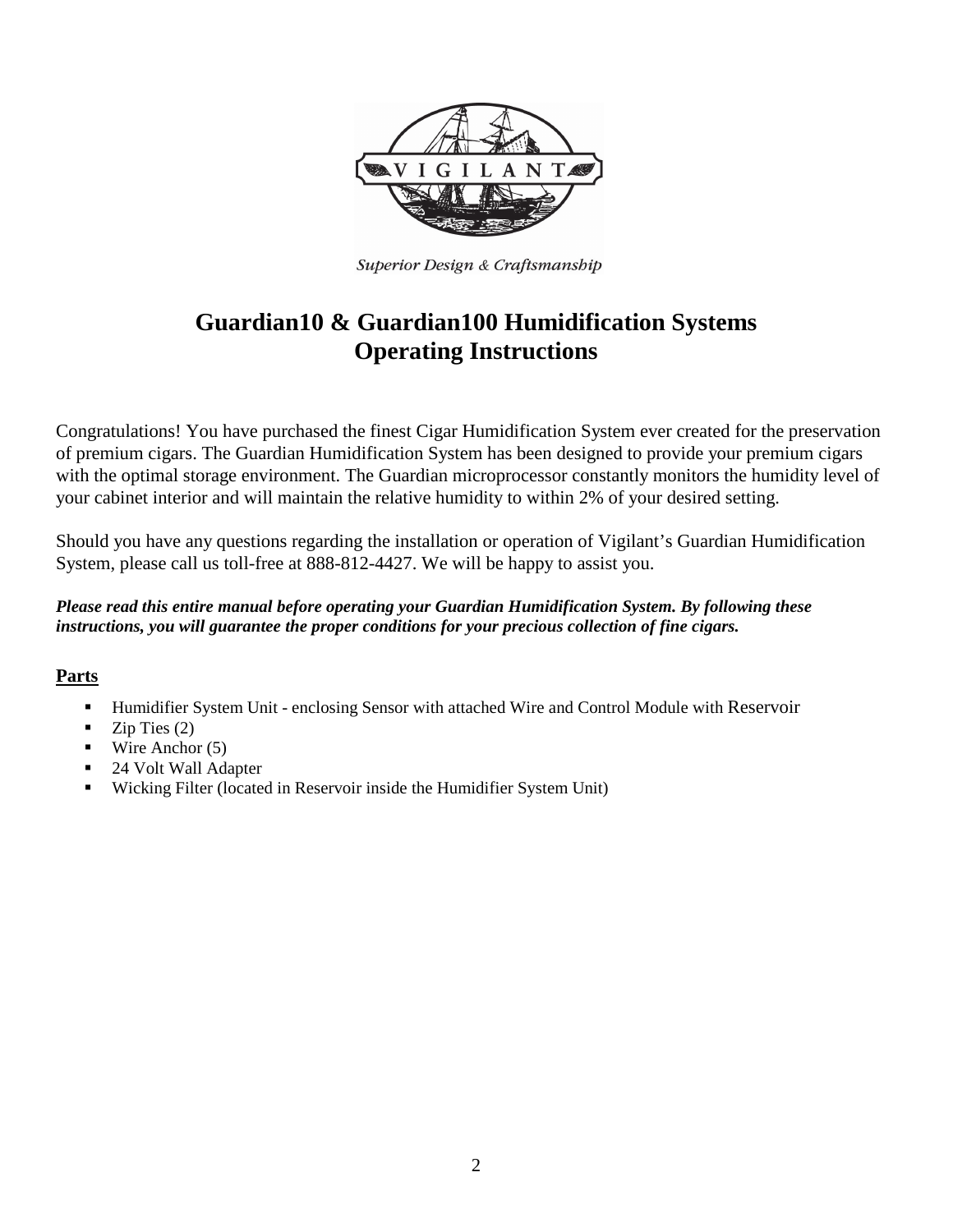

*Typical Install Location of System* 

# **Installation**

- 1. Remove all packing material from the Reservoir area and make sure the parts list is complete.
- 2. Place the Guardian Humidification System in the bottom of your cabinet.
- 3. Insert the small end of the power cord through a hole in your cabinet and plug it directly into the power jack on the front of the Control Module of your System.
- 4. Placement of Sensor:
	- Reliance models: A Sensor bar has been preinstalled beneath the cabinet drawer
		- o Peel off the backing paper from attached Velcro strip on preinstalled Sensor bar
	- All other models: Determine a suitable location for placement of the Sensor, preferably 2/3rds up from the back panel or side wall (As close to horizontal center on the back panel as possible).
		- o Peel off the backing paper from the loop-style Velcro strips and attach the strip to the inside of the cabinet at the desired location for placement of the Sensor
		- o Attach the Sensor to the adhesive back of Velcro strip you applied
- 5. Extra support for the Sensor can be gained using the included Wire Anchors and Zip Ties.
- 6. **Simply plug your humidor into a surge protector that is attached to a grounded outlet**. The digital read out and red time-to-fill LED will illuminate within six seconds. Make sure that the white mesh Wicking Filter is sitting vertically upright in your water Reservoir.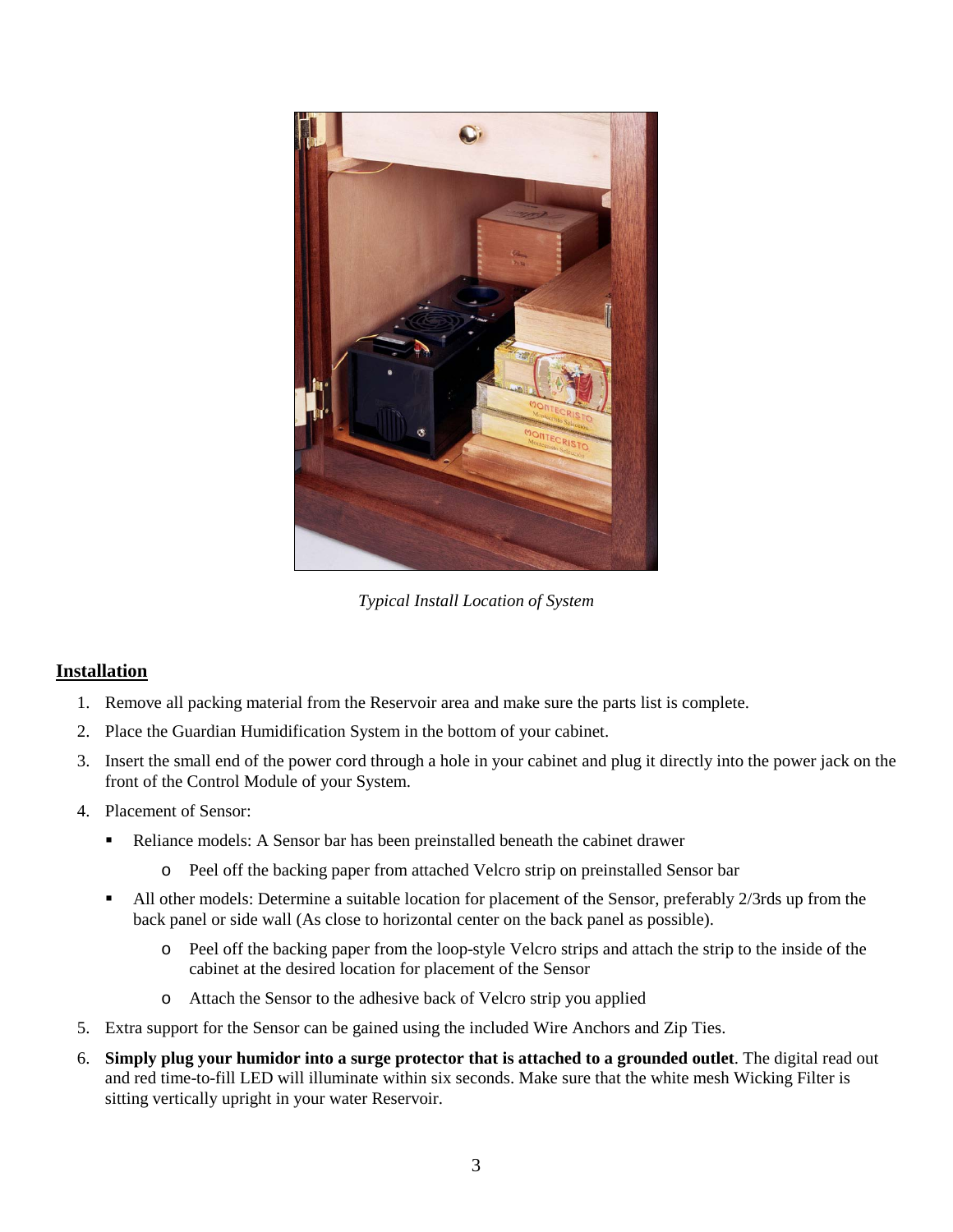7. Slowly fill the water Reservoir with distilled water until the time-to-fill LED turns off. Next, carefully fill your Reservoir to approximately 1" below the overflow hole. The Reservoir is outfitted with an overflow vent that will dispense water into your cabinet rather than into the electronics compartment.

# **IMPORTANT:**

- **DO NOT OVERFILL THE RESERVOIR, OVERFILLING WILL CAUSE DAMAGE TO YOUR CABINET!**
- **DO NOT POUR WATER ON THE FAN THIS CAN CAUSE DAMAGE TO THE ELECTRONICS.**
- **DO NOT MOVE CABINET WITH WATER IN IT.**

# **Operating the Guardian Humidification System**

- 1. Allow the Guardian Humidification System to operate at the pre-set level for at least 24 hours before adding your cigars. The initial digital reading will be much lower than 67%.
- 2. The humidifier may take more or less than 24 hours to reach and maintain 67%, depending on the conditions and configuration of your humidor.
- 3. The humidifier will use large amounts of water during the first several days of operation. Once the humidor has been seasoned (3 to 4 days), water use will greatly diminish.
- 4. If you choose to make an adjustment to the humidity level, **limit the change to no more than 2% in a ten-day period.**
- 5. It is recommended that you do not set the humidity level above 70%, as cigars stored at humidity levels higher than 72% can become soft and moldy.

# **Adjusting the Humidity**

Your Guardian Humidification System has been pre-set at 67% relative humidity and operates on a range (hysteresis) of approximately 2%. The System, therefore, will operate between 66% and 68%, as set. As the control system is fully automatic, the only control feature you will need to be familiar with is the set-point adjustment.

Your system should be run at the pre-set level, with cigars in the cabinet, for at least two weeks before adjusting the humidity. **If you choose to make an adjustment, limit the change to no more than 2% in a ten-day period.** 

It is recommended that you do not set the humidity level above 70%, as this will provide a 72% humidity level in the cabinet. Cigars stored at humidity levels higher than 70% can become soft and moldy. **PLEASE NOTE:** Lading the cabinet with moist cigars may temporarily bring the relative humidity above the set-point range on the system.

The digital display will indicate the actual humidity level inside of your humidor. To view and/or adjust the set point, please read these directions through before proceeding, and then simply follow these steps:

- 1) Depress briefly the far-left scroll key to access the set-point adjustment menu.
- 2) The display will flash back and forth between "SP" and the current set point (originally your system was set at "67").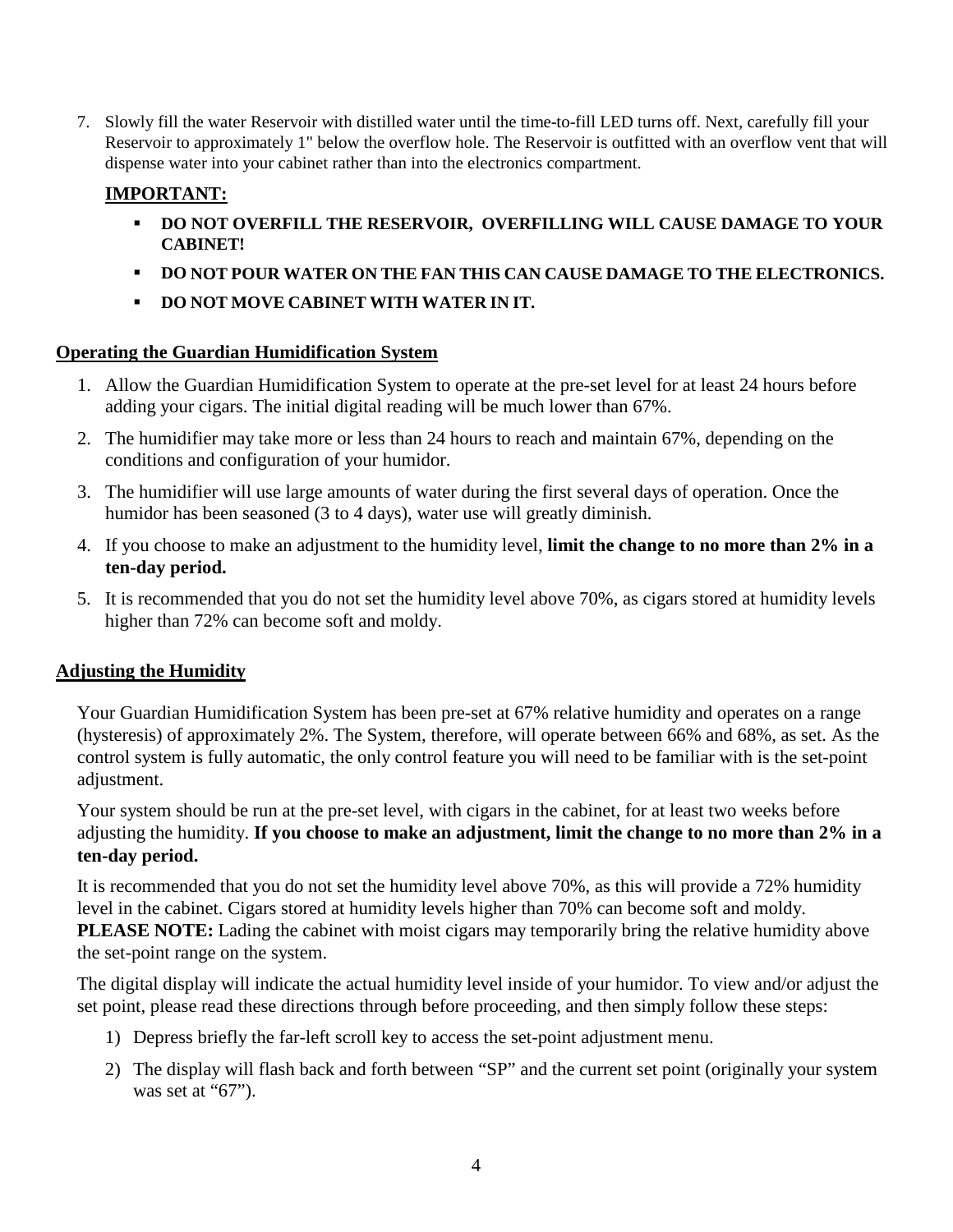- 3) To adjust the humidity upward, depress the  $\uparrow$  key until your desired level of humidity is reached.
- 4) To adjust the humidity downward, depress the  $\downarrow$  key until your desired level of humidity is reached.
- 5) If you go past your desired level of humidity, you may reverse direction by depressing the opposite key.
- 6) Once the desired level has been reached, depress the  $=$  key on the far right to exit the set-point menu. The actual humidity will now be displayed.

#### **Maintenance of Reservoir and Wick**

- 1. When the red LED indicator light is on, it is time to fill the water Reservoir. Frequency of filling will vary depending on climatic conditions and the size of your cabinet. As the Reservoir and Wicking Filter are constantly exposed to moisture and dirt collected from the circulating air, they must be cleaned periodically. We recommend that you clean the Reservoir and wick each time you add distilled water.
- 2. Unplug your system from its power outlet before you begin cleaning the Reservoir and wick.
- 3. Simply remove the humidification system from your cabinet, being careful not to spill any water on your humidor. Inserting your hand into grommet hole, remove the wicking filter.
- 4. Wipe the walls of the Reservoir with a damp paper towel.
- 5. Wicks should be changed every 90-120 days and can be ordered directly from Vigilant, online at http://shop.vigilantinc.com/ or by using the enclosed Order Form.
- 6. Insert a clean wick into the Reservoir and return the Reservoir to your cabinet.
- 7. **To fill the Reservoir**, replace the Wicking Filter and add DISTILLED water through grommet opening. *Never over-fill your Reservoir.* Watch the water level carefully while filling. Slowly fill your Reservoir to approximately 1" below the overflow hole.

# **IMPORTANT:**

# **DO NOT POUR WATER ON THE FAN.**

#### **DO NOT OVERFILL THE RESERVOIR, AS OVERFILLING WILL CAUSE DAMAGE TO YOUR CABINET!**

**DO NOT POUR WATER ON THE FAN THIS CAN CAUSE DAMAGE TO THE ELECTRONICS. DO NOT MOVE CABINET WITH WATER IN IT.**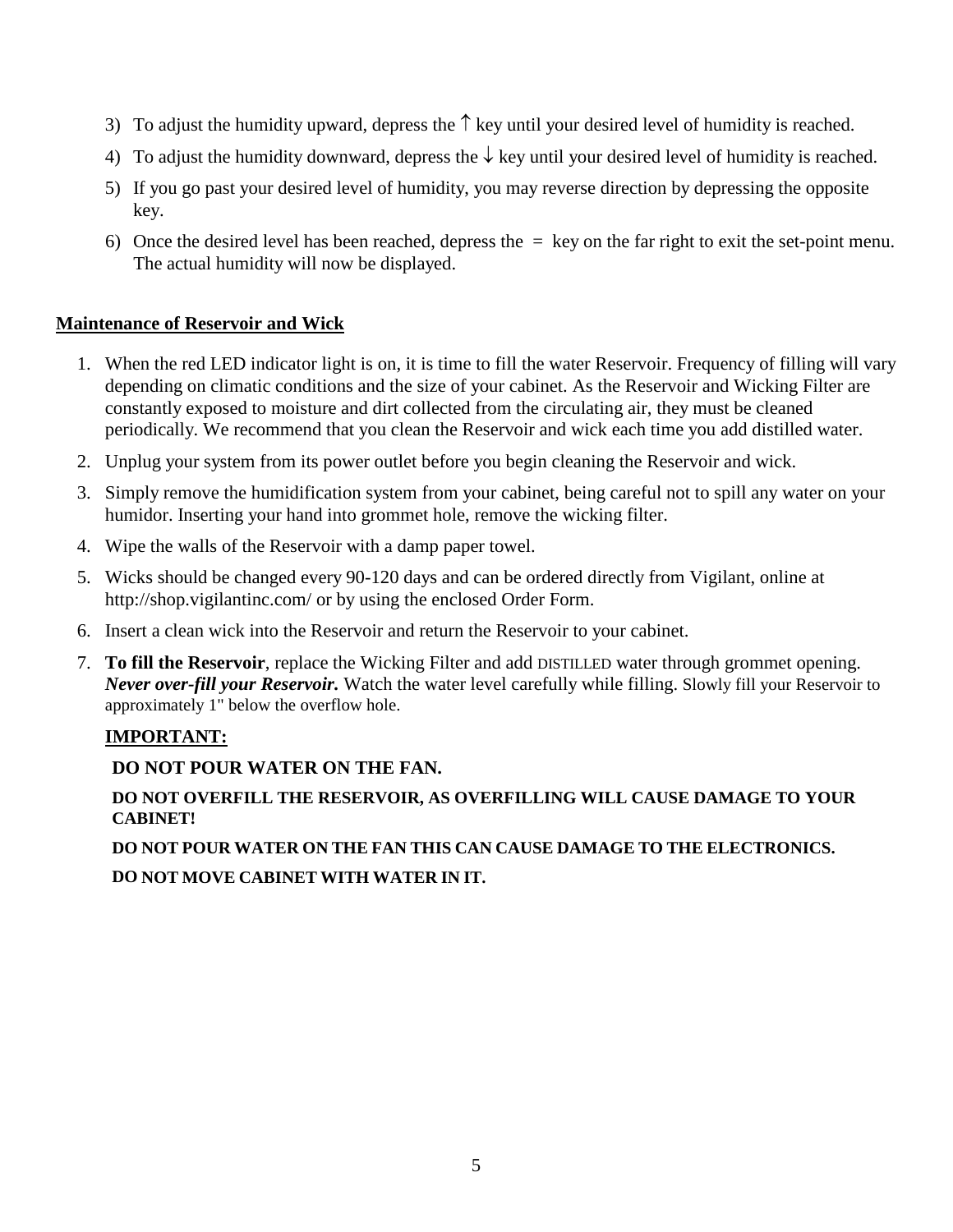#### **Suggestions**

The installation and maintenance of your Guardian Humidification System will directly affect its Performance. Here are some factors to consider:

- Do not block the airflow of the humidifier fan. Shelves or boxes of cigars should be at least 4" above the fan.
- Do not block the sensor by stacking boxes or other impediments in front of it.
- Keep the water Reservoir and Wicking Filter in the humidifier clean by servicing at least every four months.
- Avoid frequent opening of your cabinet's door. If the humidor is used for commercial environments, nighttime recovery will be crucial for maintaining an optimum environment.

# **Trouble Shooting Answers**

#### *Cabinet appears not to maintain desired humidity level:*

- Check the set-point adjustment by depressing the far-left key on the control panel. If the set point is not at your desired relative humidity level, reset by following the "Adjusting the Humidity" instruction previously mentioned.
- Check the seal of the door and drawers of your cabinet. The System may not be able to sustain adequate humidity levels in a cabinet that is not airtight.
- Check the water level in the Reservoir. If it is empty, the red LED should be lit. If not, carefully fill your Reservoir to approximately 1" below the overflow hole.

# **IMPORTANT:**

# **DO NOT POUR WATER ON THE FAN.**

# **DO NOT OVERFILL THE RESERVOIR, AS OVERFILLING WILL CAUSE DAMAGE TO YOUR CABINET!**

**DO NOT POUR WATER ON THE FAN THIS CAN CAUSE DAMAGE TO THE ELECTRONICS. DO NOT MOVE CABINET WITH WATER IN IT.**

- Be certain that the fan and airflow intake are clear of any obstructions which can impede air circulation.
- Verify that the humidity wick is vertically positioned inside of the Reservoir.

#### *Cigars are too moist or too dry:*

• Your humidity set point is too high or too low. Remember, add 2% to the number you set on the display for the average humidity level. It is recommended that you start your Guardian Humidification System at the pre-set level of 67%. This will maintain an interior humidity level of between 66% and 68%.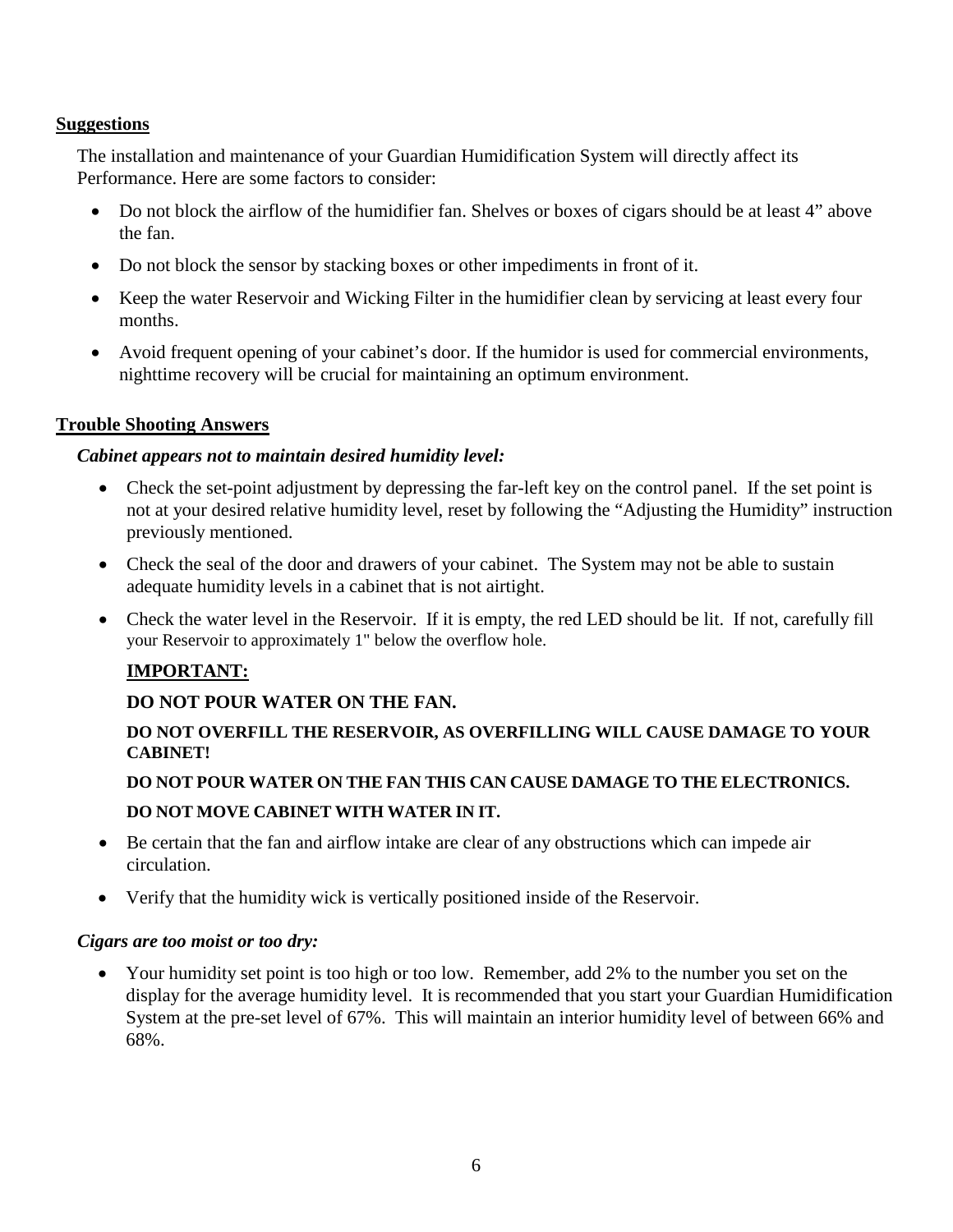#### *Fan does not work:*

- Press the far-left button on the control panel to check set point. If the set point is below the humidity level of the cabinet's interior, the fan will not run.
- Check power source.

If the trouble shooting recommendations do not correct the problem, call Vigilant toll-free at 888-812-4427, and a service representative will gladly assist you.

# **Warranty**

#### **Register your warranty online:** vigilantinc.com/warranty

#### **Vigilant Limited Two-Year Electronics Warranty**

Upon registering your system with Vigilant, your Vigilant electronics are covered under our limited two-year warranty. All Vigilant electronic products are guaranteed to be free from defects in materials and/or workmanship for up to two years from date of purchase. Vigilant, at its sole discretion, may repair or replace defective components or products within this two-year period.

Any and all component(s) determined to be defective by Vigilant, must be returned at the owner's expense to Vigilant along with a copy of the original sales receipt.

#### **Conditions to Vigilant's Two-Year Electronics Warranty**

Vigilant will not be held responsible for damage incurred during a product's return as a result of improper packaging. It is strongly suggested that all original packaging material from Vigilant be retained for returns. Vigilant will not be held responsible for any damage to property that results from the failure of a Vigilant product or product component.

Vigilant's warranty does not pertain to any customer-applied finishes, or any damage caused by neglect, abuse, misuse, improper operation, or unforeseen circumstances.

Vigilant's warranty is considered null and void if the online warranty registration is not completed within 60 days of receipt of your product.

Vigilant's warranty is non-transferable, and is valid for the original owner only.

Please contact Vigilant at 888-812-4427 if you have any questions about your warranty.

Vigilant is a reseller for many fine products within the industry. Products that are resold by Vigilant carry the original manufacturer's warranty.

Learn more about our warranty details at vigilantinc.com/guarantee.